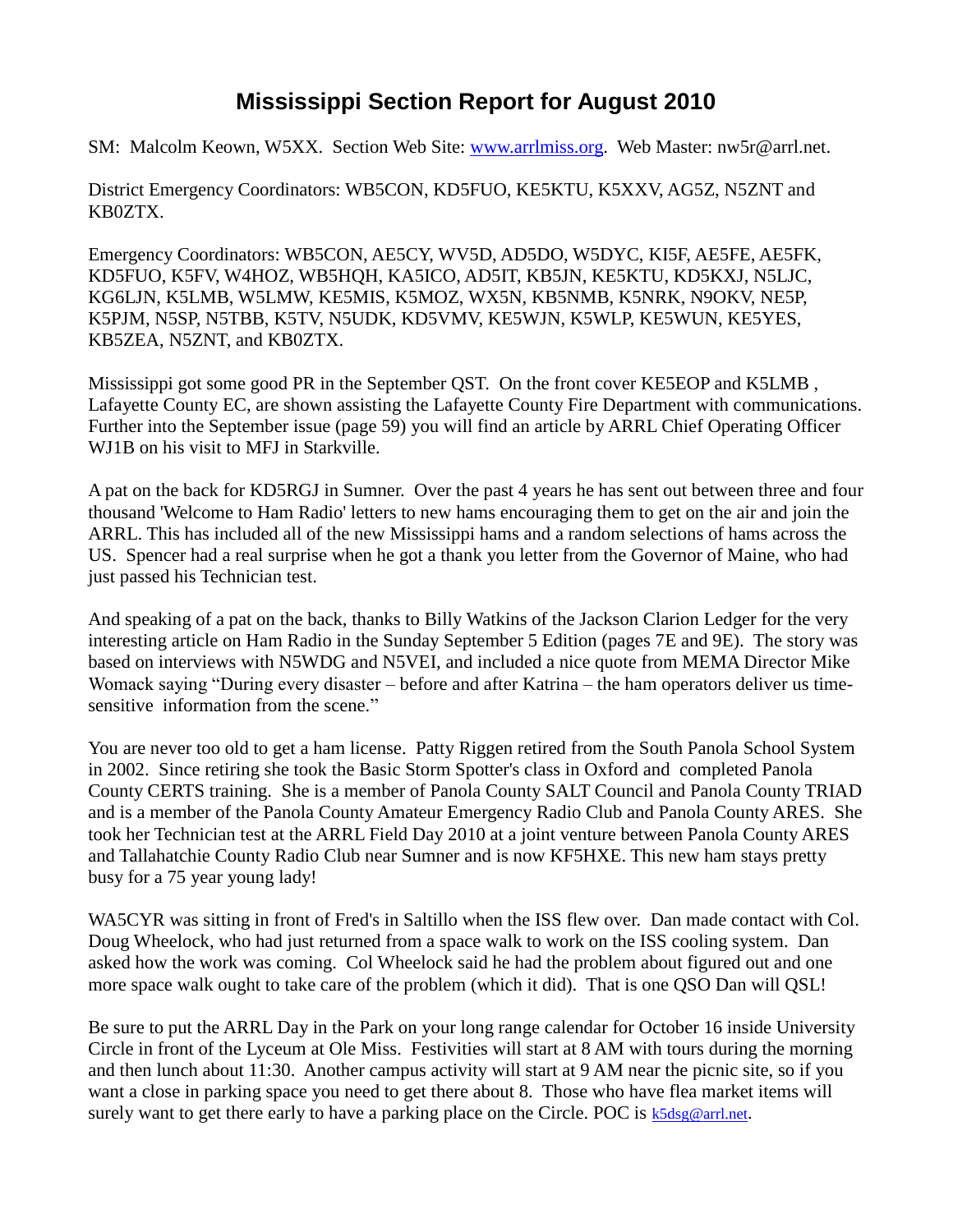WM5A reports that the Central Mississippi ARA provided communications support for the first 'Eastside Son Run' sponsored by the Eastside Baptist Church in Pearl. Mike notes that the City of Pearl (especially the PD) did an excellent job of managing the race course logistics for 250 runners and walkers. Those hams assisting in this effort were WM5A, KE5JKD, KE5WAC, KF5EZT, KD8BMA, K1REZ, K5BLL, KF5IZ, K5LEM, W5JMJ, KF5EZW, and W5PRL.

Welcome to the following new Mississippi Hams in August: KF5IBQ, Billy – Clinton; KF5ICJ, Larry – Gulfport; KF5ICK, Fay – Saucier; KF5ICL, Billy – Gulfport; KF5ICM, Stanley – Long Beach; KF5ICN, Troy – D'Iberville; KF5ICT, Jesse – Brandon; KF5IDG, Christee – Gulfport; KF5IGB, Marc – Lucedale; KF5IGT, Mellisa – Hattiesburg; KF5IGU, Matthew – Hattiesburg; and KF5IGV, James – Tchula.

Also welcome to the following new ARRL Members: W5DAA – Madison; KC4ECB – Minter City; KF5HNS – Oxford; KF5HZO – Iuka; WB5LAI – Ocean Springs; K5RRT – Long Beach; W4SBV – Starkville; and KF5V – Saltillo. We now have 1,064 members in Mississippi; down four from last month. You might think Mississippi is on the bottom of the pile membership wise, but actually we are 51 out of 71 ARRL Sections. We have come a long way since Katrina when our membership was down to 825. Keep working!

Congratulations to the following on their upgrades: WB8BIE – Gulfport; KF5CXL – Ocean Springs; KF5EYI – Saucier; KF5EYK – Ocean Springs; KF5EYL – Biloxi; and KB5UEJ – Moss Point.

Also congratulations to WB5DO who completed FEMA courses IS-100, 107.10, 200, 700, 800, and 802 all during August!

Club Newsletters/Reports: Hattiesburg ARC (AC5E), Meridian ARC (W5MAV), Pearl River County ARC (N5WLW), Northeast Mississippi ARA (KB5NMB) and the Vicksburg ARC (W5WAF).

OO Report: AB6Z

DEC/EC Reports: WB5CON (NE MS/ Alcorn), AE5FE (Lauderdale/Clarke), K5MOZ (Jackson), WX5N (Prentiss and Tishomingo), N5TBB (Tippah), and KE5WJN (Pearl River).

Regret to report the passing of NA5Y of Terry and KD5JKS of Durant.

HF Net reports - sessions/QNI/QTC (Net Manager)

Magnolia Section Net 31/906/7 (K5DSG)

MS Baptist Hams Net 5/27/0 (WF5F)

MS Digital Traffic Net 22/74/38 (K5DMC)

MSPN 31/2727/40 (K5NRK)

MS Slow Net 21/40/1 (W3TWD)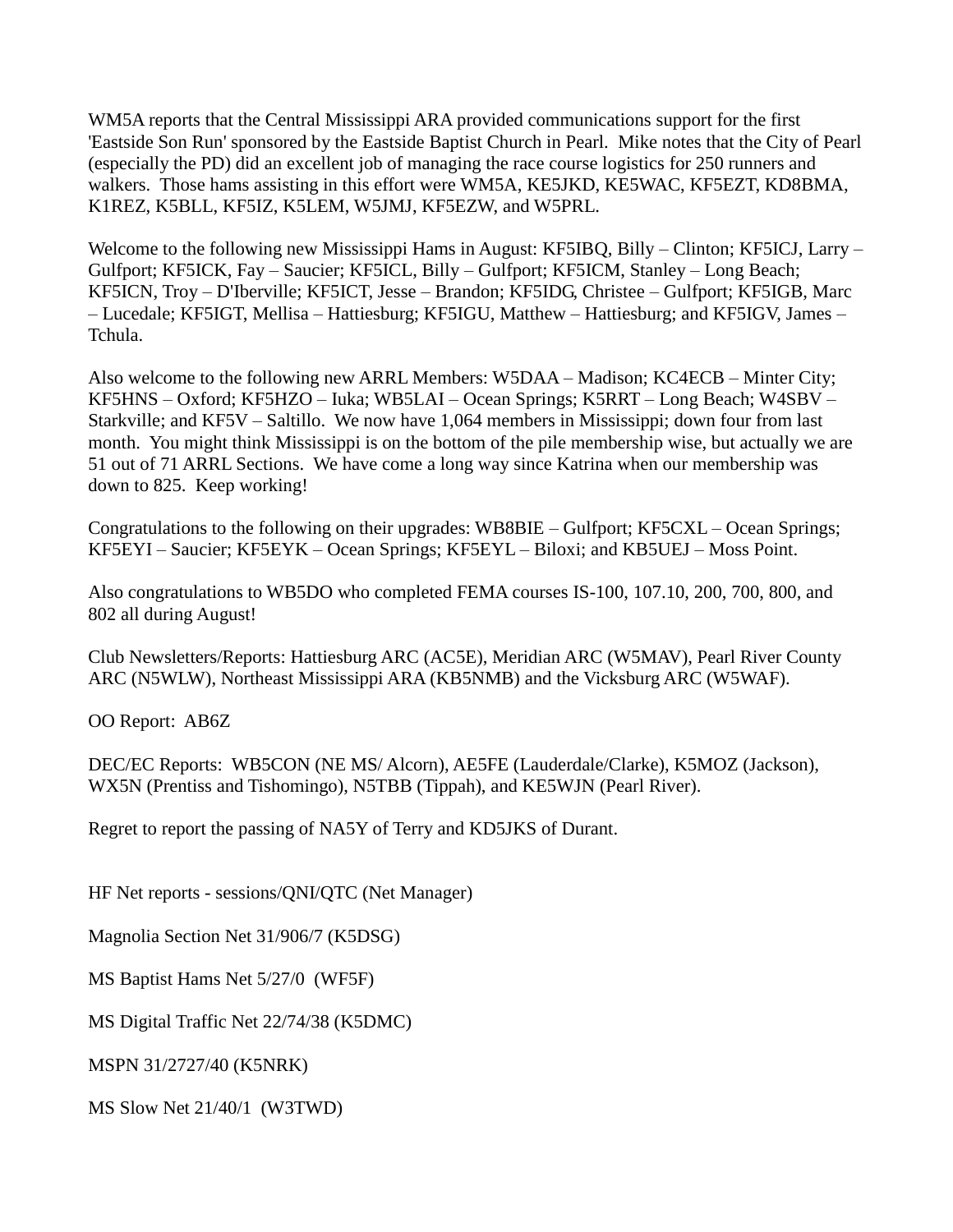## MTN/OZK 30/137/22 (K4VIZ)

VHF Net Reports - sessions/QNI/QTC (Net Manager)

Alcorn ARES 1/11/0 (WB5CON)

Booneville and Prentiss County 5/53/1 (WX5N)

Capital Area Em Net 5/91/1 (K5XU)

Grenada County ARES 4/22/0 (AD5IT)

Hattiesburg AEN 5/126/0 (K5MIQ)

Itawamba County ARES 4/39/1 (KB5NMB)

Jackson ARC Em Net 5/57/0 (N5DU)

Jackson Co ARES Net 13/147/3 (K5MOZ)

Lowndes County ARC 5/57/0 (AD5DO)

Magnolia DX Assn 5/83/0 (AE5JG)

Meridian Area EN 6/73/0 (AE5FE)

Metro Jackson ARES Net 5/61/2 (KE5PTL)

Miss/Lou Em Net 5/21/0 (K5NRK)

NE MS Skywarn 5/66/0 (W5LMW)

Panola County ARES 4/31/0 (KC5DPJ)

Pearl River County ARES 4/4/0 (KE5WJN)

South MS YL Net 4/54/0 (KB5CSQ)

SCMSG Info Net 4/36/0 (AE5JG) (Southern Coast Medical Support Group)

Southern MS Friendship Net 22/209/0 (WB5OHN)

Stone County ARES 5/98/0 (N5UDK)

Tishomingo ARC 5/162/5 (WX5N)

UMARC Net 5/38/0 (K5LMB)